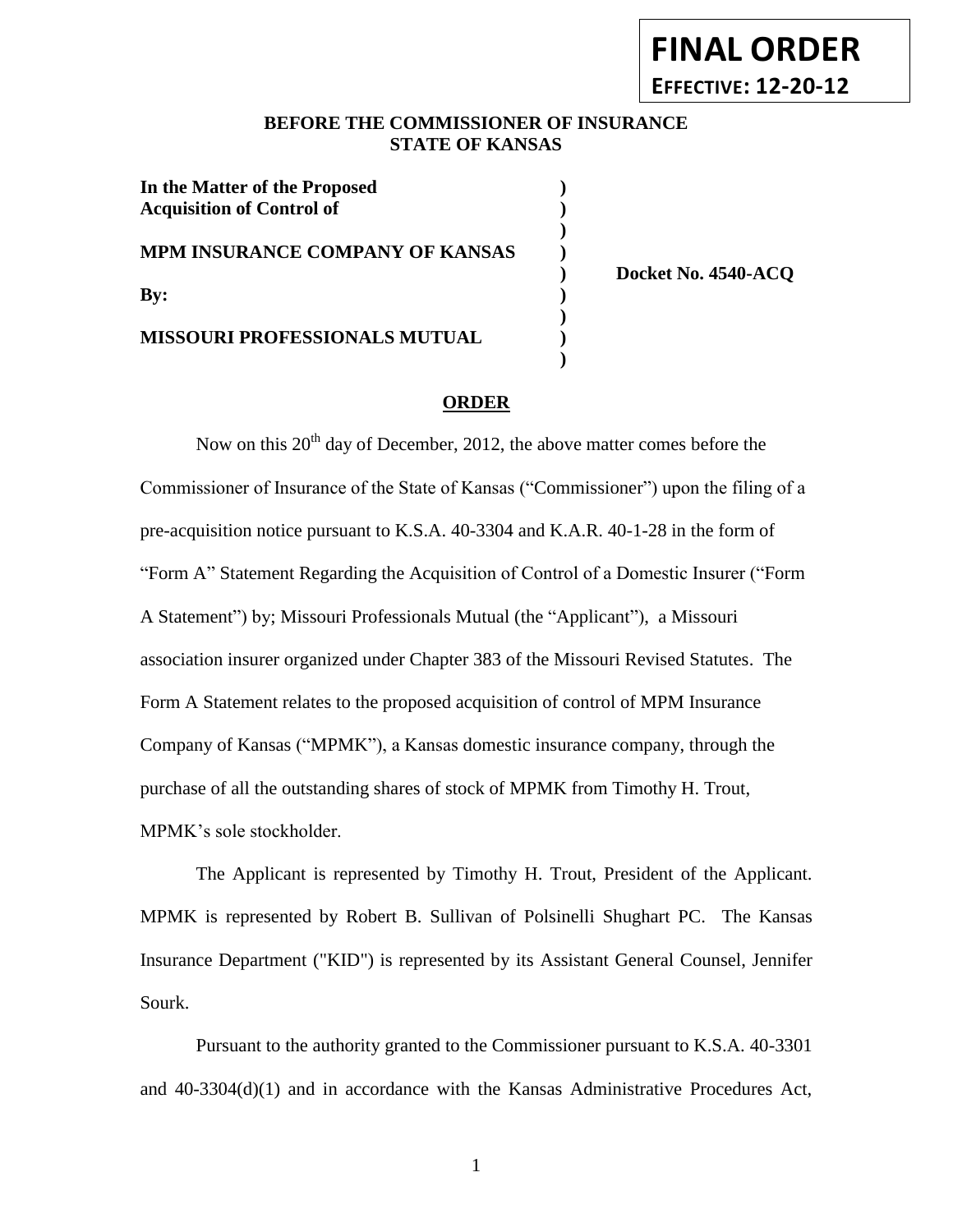K.S.A. 77-501, *et seq*., the Commissioner hereby asserts the following declarations of public interest and policy, findings of fact, conclusions of law and orders:

### **DECLARATION OF PUBLIC INTEREST AND POLICY**

The Commissioner finds and declares that it is consistent with the public interest and the interest of policyholders to permit insurers to:

- (a) Engage in activities which would enable them to make better use of management skills and facilities;
- (b) diversify into new lines of business through acquisition or organization of subsidiaries;
- (c) have free access to capital markets which could provide funds for insurers to use in diversification programs;
- (d) implement sound tax planning conclusions; and
- (e) serve the changing needs of the public and adapt to changing conditions of the social, economic and political environment, so that insurers are able to compete effectively and to meet the growing public demand for institutions capable of providing a comprehensive range of financial services.

The Commissioner further finds and declares that the policies and purposes in

K.S.A. 40-33-1, *et seq*., promote the public interest by:

- (a) Facilitating the achievement of the objectives enumerated in K.S.A. 40-3301 and set out above;
- (b) requiring disclosure of pertinent information relating to changes in control of an insurer;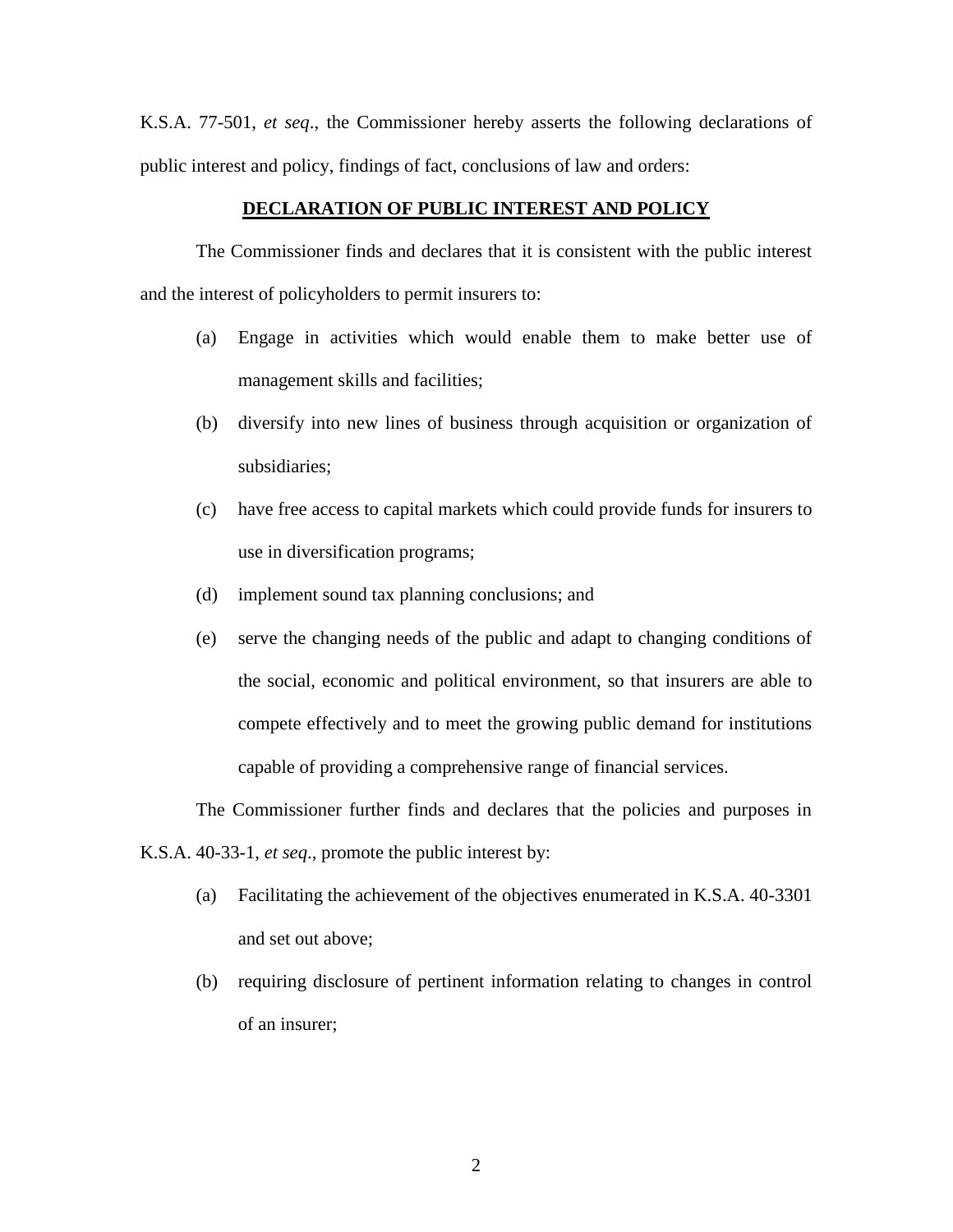- (c) requiring disclosure by an insurer of material transactions and relationships between the insurer and its affiliates, including certain dividends paid by the insurer; and
- (d) providing standards governing material transactions between the insurer and its affiliates.

### **FINDINGS OF FACT AND CONCLUSIONS OF LAW**

The findings of fact and conclusions stated herein are based upon the statements made by Applicant in the Form A Statement and accompanying documents made under oath and filed with KID by Applicants pursuant to K.S.A. 40-3304(b) and K.A.R. 40-1- 28.

1. Significant documents have been reviewed by representatives of the Financial Surveillance and Legal Divisions of the KID, and the Commissioner has had the benefit of their technical expertise and advice.

2. The purpose of the filing of the Form A Statement is to seek authority from KID for the proposed acquisition of control of MPMK by the Applicant. The terms and conditions of the proposed acquisition are more fully set forth in the Form A Statement filed with the Commissioner pursuant to the Kansas Insurance Holding Companies Act, K.S.A. 40-3301, *et seq*.

3. The Form A Statement filed with the KID by Applicant included a Form A Statement Regarding the Acquisition of Control of a Domestic Insurer dated November 14, 2012, requesting approval of the acquisition of control of MPMK.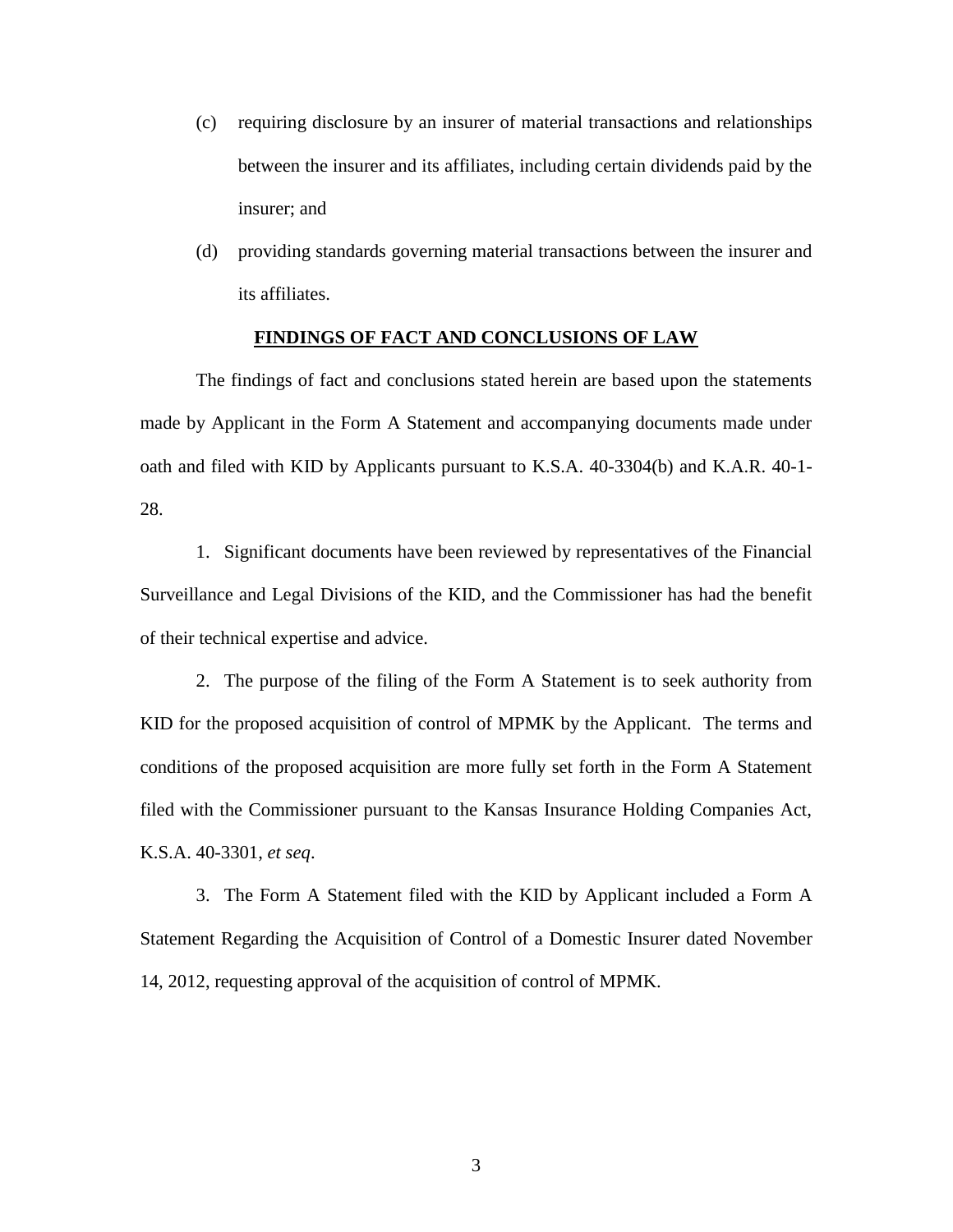4. The Applicant submitted various Exhibits to the Form A Statement; including, but not limited to, the Stock Purchase Agreement, organizational charts, and financial statements.

5. MPMK is a Kansas corporation and its statutory home office is in Topeka, Kansas. Timothy H. Trout, an individual residing in the State of Missouri, currently directly owns one hundred percent (100%) of the outstanding shares of MPMK. The Applicant will obtain 100% ownership of MPMK through its purchase of the voting and outstanding shares that are currently owned by Mr. Trout.

6. On May 2, 2012 the Applicant and Timothy H. Trout executed a Stock Purchase Agreement ("Agreement"). The Agreement provides for the transaction to close following, among other things, the proper regulatory approval, including the KID. The purchase price of the acquisition is \$2,515,000. Upon execution of the Agreement, Missouri Professionals Mutual will be considered the ultimate controlling person of MPMK.

7. The staff of the KID have inspected and reviewed the contents of the Form A Statement and Exhibits attached thereto, to the extent necessary, and found that the filing of the Form A Statement and Exhibits are in compliance with the provisions of the Kansas Insurance Holding Company Act, K.S.A. 40-3301 *et seq.* and K.A.R. 40-1-28 and that the Form A Statement and Exhibits have provided the information required under Kansas statutes to enable the Commissioner to render a decision.

8. Evidence shows that after the change of control, MPMK would be able to satisfy the requirements for the issuance of a license to write the line or lines of insurance for which they are presently licensed.

4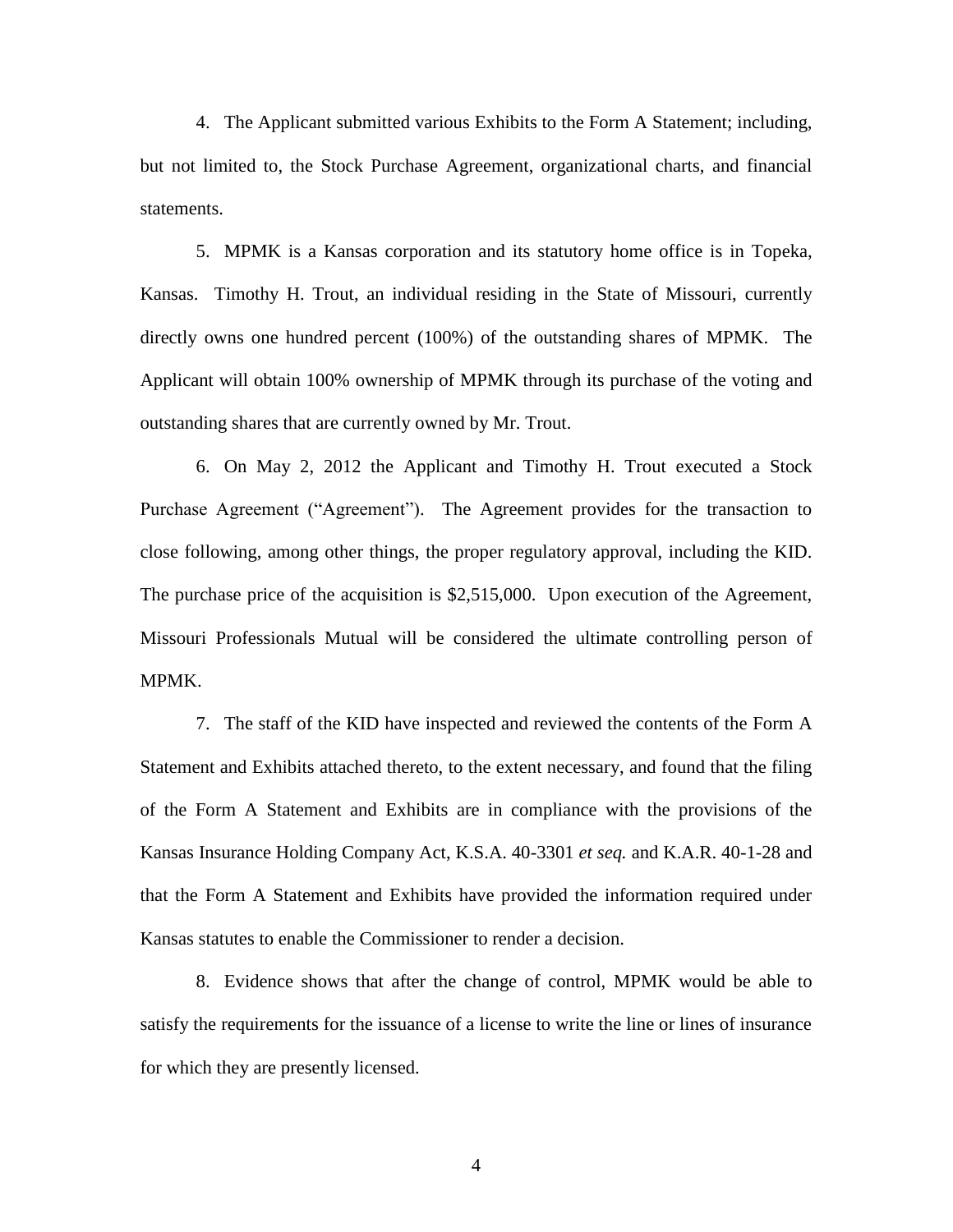9. Evidence shows that the financial condition of the Applicant does not jeopardize the financial stability of the MPMK or prejudice the interest of their respective policyholders.

10. Evidence shows that the Applicant has no current plans or proposals to liquidate MPMK, sell its assets or consolidate or merge MPMK with any person, or to make any other material change in MPMK's current active business operations or corporate structure or management.

11. Evidence shows that the competence, experience and integrity of those persons who would control the operation of MPMK are such that it would be in the interest of policyholders of the insurer and of the public to permit the acquisition of control.

12. Evidence shows that the acquisition is not likely to be hazardous or prejudicial to the insurance-buying public.

13. The Applicant has agreed, prior to closing the acquisition of MPMK, to have appointed a total of seven (7) directors, with four (4) such directors being independent directors.

## **IT IS THEREFORE ORDERED BY THE COMMISSIONER OF INSURANCE THAT:**

1. The application by the Applicant to acquire control of MPM Insurance Company of Kansas in the manner set forth in the Form A Statement Regarding Acquisition of Control and Exhibits attached thereto is hereby approved pursuant to K.S.A. 40-3304, provided that the acquisition is effected within sixty (60) days of the date of this Order.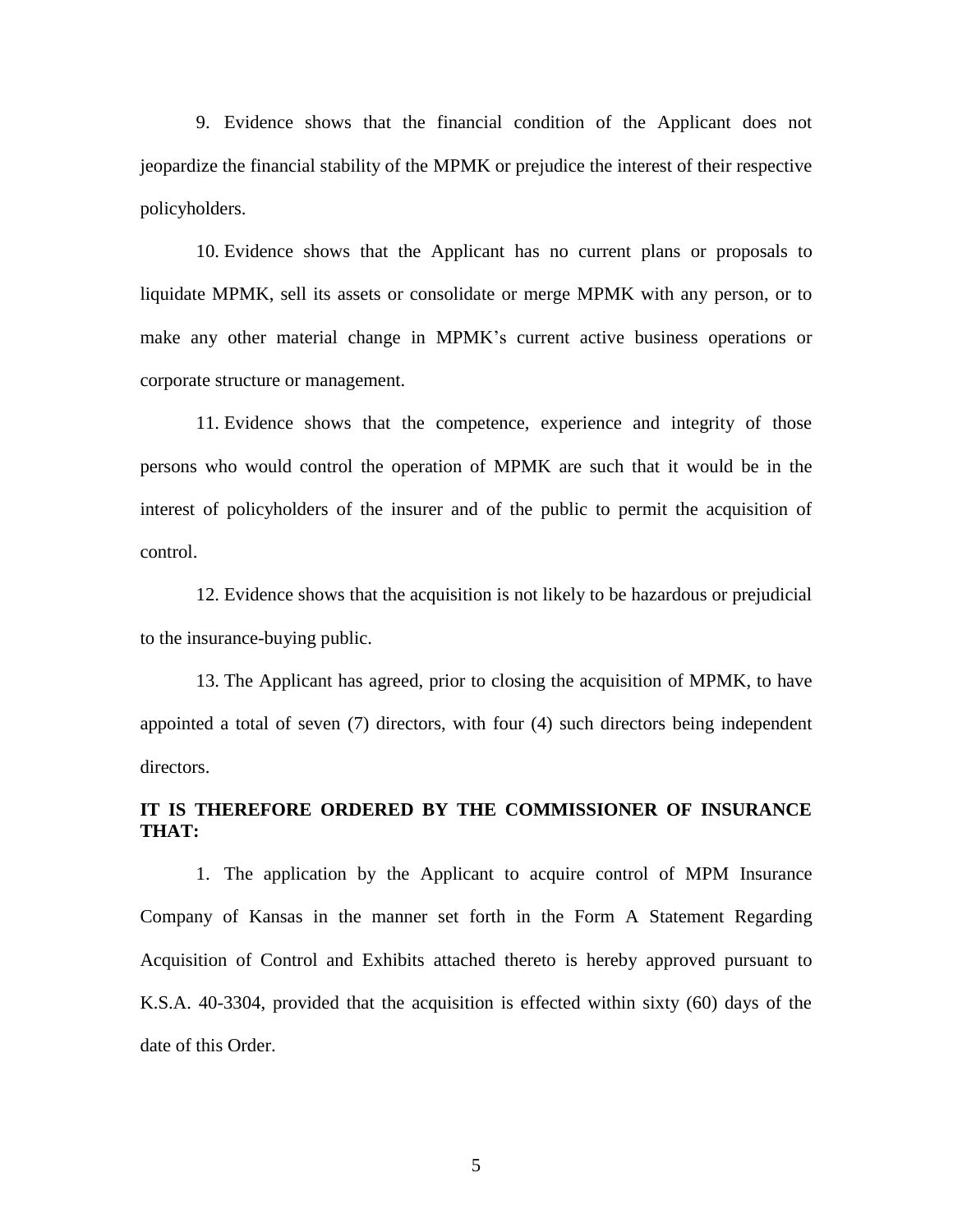2. The Commissioner retains jurisdiction over the subject matter of this proceeding and over the parties for the purpose of entering such further order or orders as may be deemed proper.

### **NOTICE OF RIGHTS**

This is a Final Order. This Final Order is effective upon service. Pursuant to K.S.A. 77-529, Applicant may petition the Commissioner for reconsideration of this Final Order within fifteen (15) days after service of the Final Order. A petition for reconsideration must state the specific grounds upon which relief is requested. Additionally, a party to this agency proceeding may seek judicial review of this Final Order by filing a petition in the District Court, pursuant to K.S.A. 77-601, et seq. Reconsideration of this Final Order is not a prerequisite for judicial review. A petition for judicial review is not timely unless filed within 30 days following the service of this Final Order, unless the Applicant petitions the Commissioner for reconsideration, in which case a petition for judicial review is not timely unless filed within 30 days following service of an order rendered upon reconsideration, or an order denying the request for reconsideration. In the event the Applicant files a petition for judicial review, the agency officer to be served on behalf of the KID is:

> John Wine, General Counsel Kansas Insurance Department 420 S.W. 9th Street Topeka, Kansas 66612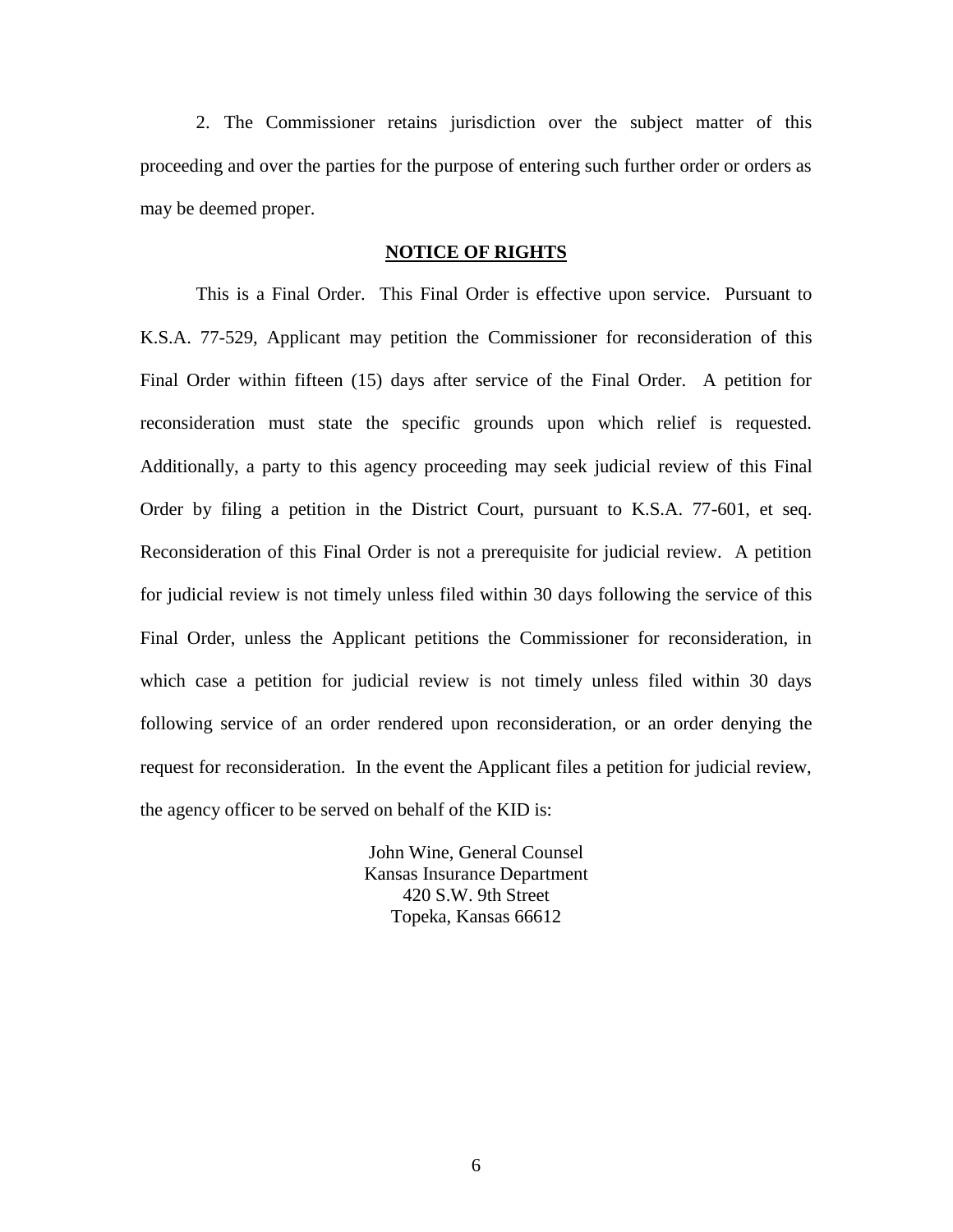## **IT IS SO ORDERED THIS 20th DAY OF DECEMBER, 2012, IN THE CITY OF TOPEKA, COUNTY OF SHAWNEE, STATE OF KANSAS.**



\_/s/ Sandy Praeger\_\_\_\_\_\_\_\_\_\_\_\_\_\_ Sandy Praeger Commissioner of Insurance

 $\angle$ s/ John Wine $\angle$ John Wine General Counsel